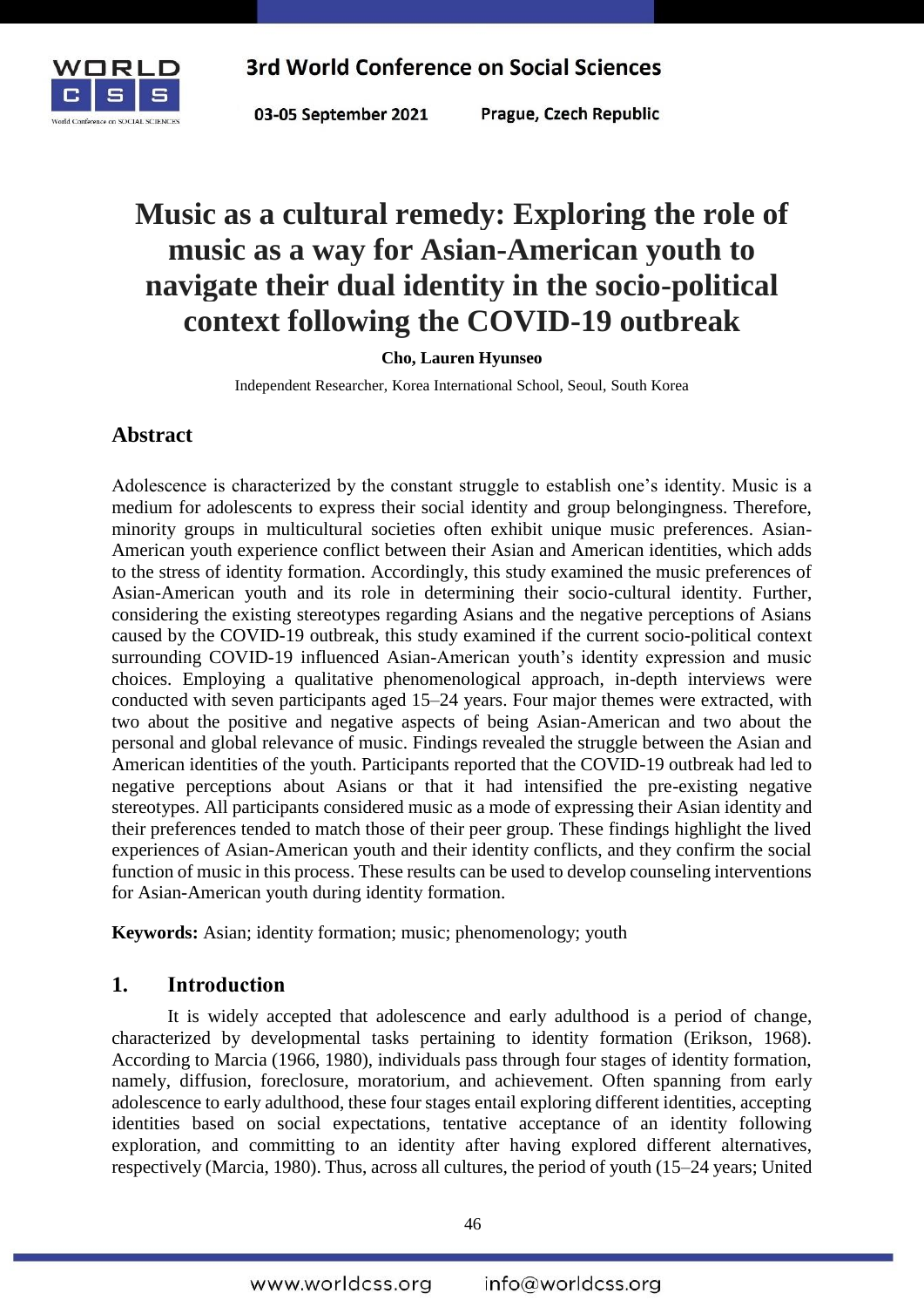

Prague, Czech Republic

Nations Department of Economic and Social Affairs, n.d.) is often characterized by this constant struggle to establish one's identity. There is substantial research on factors that contribute to this process, music being one of them.

#### **1.1 Music and youth**

Music plays a pivotal role in our life. In his review of research on the role of music in adolescent development, Miranda (2013) acknowledged that there is substantial research evidence on the linkages between music and important factors such as emotion, personality, mental health, identity, self-image, and social behavior, among others. Studies suggest that the salience of music in adolescents' life stems from its ability to fulfill the developmental tasks of adolescence (Bleich et al., 1991; Miranda & Claes, 2009), such as establishing one's belief system, exhibiting socially-appropriate behavior, achieving social and emotional independence, and developing and maintaining peer relationships (Kirchler et al., 1993; Palmonari et al., 1990). Music is also viewed as a medium for individuals' expression of their self-image and management of others' view of them (North et al., 2000; North & Hargreaves, 1999), and it contributes to the development of adolescents' self-concept (Fletcher, 2015; Miranda, 2013). Indeed, there is a rich body of research confirming the importance of music in the life of youth. However, very few studies have employed a qualitative approach to examine adolescents' perspective on how they express their identity through music. Therefore, the primary aim of the present study was to explore if adolescents' music preferences were a medium to express their socio-cultural identity.

Further, according to Hargreaves and North (1997) among its multiple functions, the social role of music is its most salient function. Rentfrow and Gosling (2006) reported that music preferences are the medium through which individuals negotiate their social image. Additionally, individuals judge others' personality and values based on their music preferences. Thus, individuals' music choices are a way to represent their personality, beliefs, values, status, and group belongingness (North & Hargreaves, 2008). Thus, individuals' music choices act as a "badge" that helps establish their membership of a social group (Dolfsma, 1999). It is then imaginable that this "identification" function would become more relevant in a multicultural society because one's music choice becomes a medium for expressing one's cultural affiliation. According to Phinney (1990), this explains why young individuals belonging to ethnic minorities tend to express preferences for music from their heritage. On the flip side, ethnic music also acts as a medium for cultural learning and is therefore preferred by adolescents when their identity is taking shape (Saether, 2008).

Relatedly, previous studies conducted in the UK reported that the musical preferences of majority and minority groups differed substantially (Gregory, 1997; Russell, 1997). Asian-Americans are a minority group in the US, whose socio-cultural identity is an amalgamation of their Asian lineage and American upbringing. As explained in the next section, individuals belonging to this group often exhibit unique characteristics and identity conflicts owing to the mixing of their two cultural identities.

#### **1.2 Identity of Asian-American Youth**

Defined as Americans (by birth or naturalization) with Asian ancestry (Budiman & Ruiz, 2021), the "Asian-American" community is composed of 6 predominant sub-ethnicities: Chinese, Indian, Filipino, Vietnamese, Korean, and Japanese (Pew Research Center, 2012). They comprise one of the fastest growing minority groups in the US. The Asian population has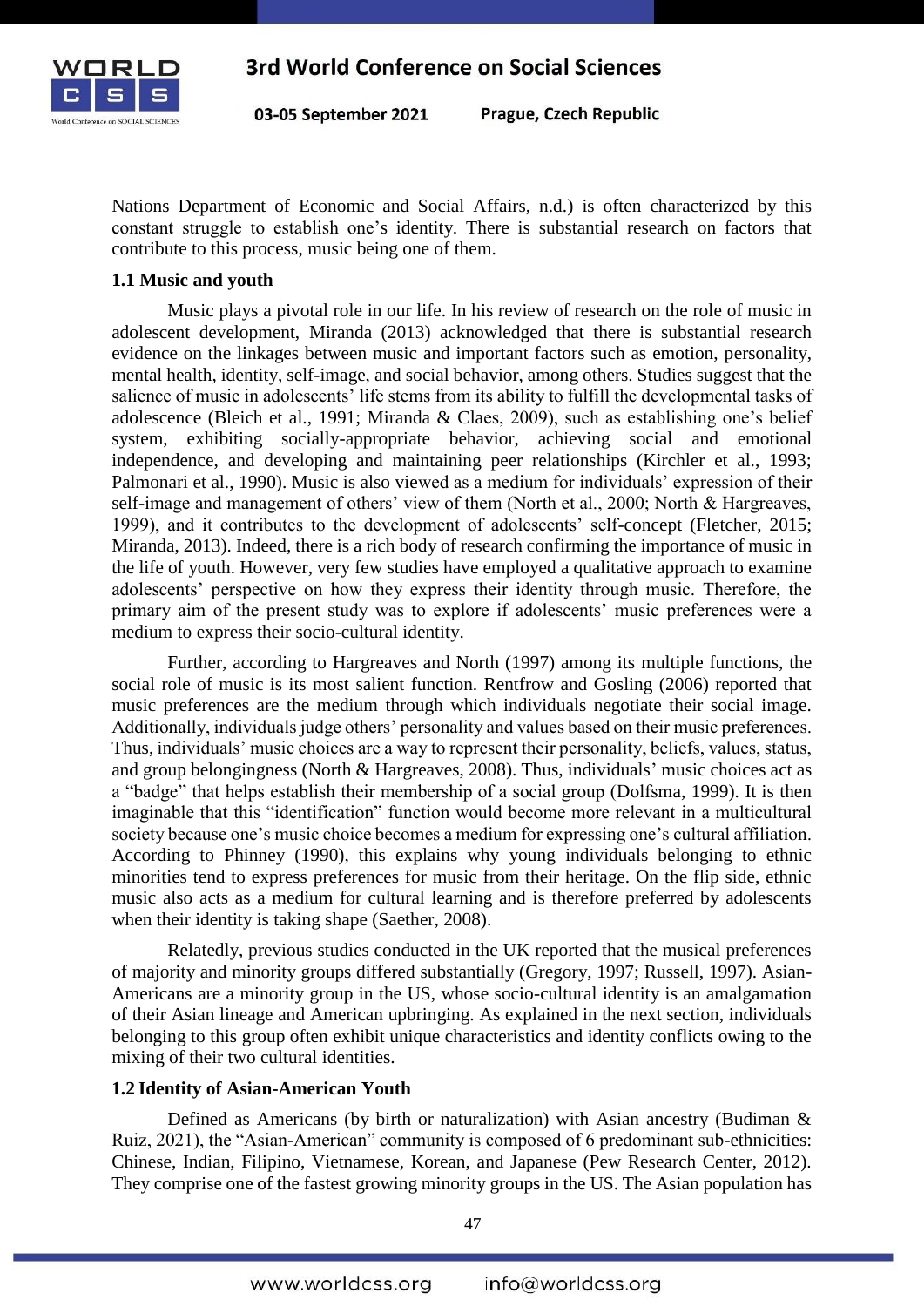

03-05 September 2021

Prague, Czech Republic

doubled from 2000 to 2019, and it is expected to cross 46 million individuals by 2060 (Budiman & Ruiz, 2021). This population comprises a large proportion of young individuals; in 2019, the median age of Asian-Americans was 34 years (vs. 38 years as the national median), with the median age of US-born Asian-Americans substantially lower than that of the national median (19 years vs. 36 years). A major chunk of this large subgroup of young Asian-Americans could be going through the identity struggles that are characteristic of their age-group. The added stressors stemming from their mixed cultural identity warrant in-depth research on the experiences of Asian-American youth.

In terms of cultural identity, the Asian population in America has often experienced cultural stereotypes, especially those perpetuated by media images (Zhang, 2010). For instance, in mainstream media, Asian women are either depicted as effeminate, introverted, obedient, and hypersexualized, or as villainous, "ruthless dragon ladies" (Lee & Joo, 2005; Park, et al., 2006). In contrast, Asian men are depicted as martial artists, with poor English, culturally ignorant, and introverted (Lee & Joo, 2005; Yuen et al., 2005; Zhou, 2004).

In the larger social sphere, Americans often perceive Asians as the "model minority", characterized as who are hardworking, intelligent, nerdy, highly educated, high achievers, and polite (Jung, 2021, Kim, 2021; Lee & Joo, 2005; Taylor et al., 2005). They are also seen as "perpetual foreigners" who are considered non-American despite being born and/or raised in America (Zhou, 2004). As a result of their perceived passiveness, apolitical stance, and politeness (Pew Research Center, 2012), several studies have reported that Asian-Americans have historically been prone to violence, discrimination, and bullying (Pew Research Center, 2012; Suzuki, 2002; Taylor et al., 2005). However, owing to the "model minority" image, when compared to other ethnic minorities in America (e.g., Hispanic and Black Americans), Asian-Americans had relatively fewer experiences of racial discrimination until recently. For instance, a 2012 survey conducted by the Pew Research Centre found that only 1 in 5 individuals had experienced discrimination owing to their Asian ethnicity, and only 1 in 10 had experienced name-calling (Pew Research Center, 2012). Participants of this survey added that, even when they did experience racialized behavior, it was to their advantage because they were assumed to be hardworking and intelligent.

Though the "model minority" image could pose its advantages, and it may function as a "self-fulfilling prophecy of Asian American exceptionalism" (Lee & Zhou, 2014), it comes with its own baggage, especially for the youth. Asian youth (in America or otherwise) are expected to excel in academics, and to be studious and hardworking (Kim, 2021; Lee & Joo, 2005; Lee & Zhou, 2014, Suzuki, 2002). This pressure leads to several negative effects on their social life and mental health, including loneliness and alienation (Lorenzo et al., 2000), depression, and stress (Jung, 2021; Lorenzo et al., 2000). These problems often go unreported, and as a result, Asian-American youth have several unmet mental health needs. Therefore, it is imperative to understand the personal experiences of Asian-American youth as they negotiate these social pressures and the process of identity formation simultaneously. Considering the research on the role of music preferences in one's identity formation and expression presented in the preceding section, and the unique identity of Asian-Americans discussed here, this study aimed to examine the lived experiences of Asian-American adolescents in an attempt to understand if their music preferences influenced their identity and vice-versa.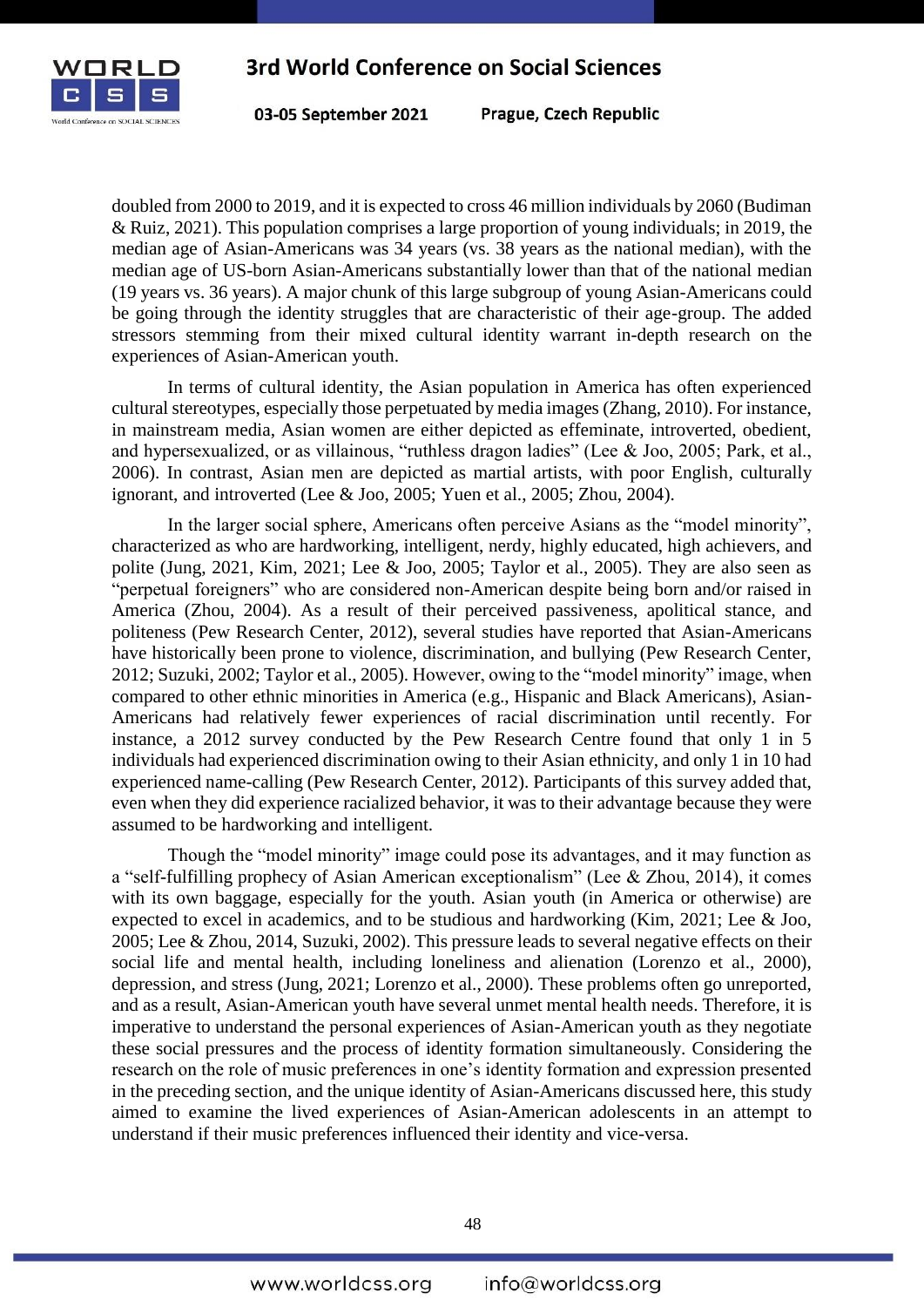

03-05 September 2021

Prague, Czech Republic

Further, the COVID-19 pandemic has brought about extensive changes globally. With media reports, statements made by politicians, and other sources of information suggesting that the spread of the disease started from Asia, individuals of Asian ethnicity have reported instances of increased prejudice and hate crimes against them (Chen et al., 2020; Croucher et al., 2020; Ruiz et al., 2021; Wu et al., 2021). With these changes in the social perception of Asians moving away from the "model minority" view, the present study aimed explored if Asian-American adolescents' expression of their Asian identity through their music preferences was influenced by the socio-political changes brought about by COVID-19 pandemic. Thus, the present study had two core objectives:

- 1. To examine if the music preferences of Asian-American youth are a mode of expression of their unique cultural identity.
- 2. To examine if the socio-political changes that have occurred following the COVID-19 pandemic influence the music preferences and identity expression of Asian-American youth.

## **2. Methodology**

#### **2.1 Research Design**

Considering the objectives of the study, a mixed-method design was employed. Specifically, as it was first imperative to understand the music preferences of Asian-American youth, a preliminary survey was conducted to collect quantitative data. Subsequently, the qualitative approach of phenomenology was employed to explore the lived experiences of Asian-American youth with reference to the two objectives. Phenomenology was chosen because it facilitates "the study of structures of consciousness as experienced from the firstperson point of view" (Smith, 2018).

#### **2.2 Sampling**

Phenomenology requires the selection of research participants who meet predefined criteria, which ensure that the selected participants "have shared an experience, but vary in characteristics and in their individual experiences" (Moser & Korstjens, 2018). Considering the focus of the present study, the following inclusion criteria were used to select participants: (a) belonging to the Asian-American ethnic group [defined as Americans (by birth or naturalization) with Asian ancestry (Budiman & Ruiz, 2021)], (b) being aged 15 to 24 years [i.e., fitting the UN's definition of "youth" (UNDESA, n.d.)], and (c) currently residing in the US. Additionally, the potential participants were required to be able to communicate in English, have access to a stable internet connection to enable communication with the researcher, and voluntarily agree to participation in the study. To ensure that the sample represented varied individual experiences and perspectives, the qualitative research principle of divergence was employed to select participants with different background characteristics. In doing so, the researcher sought participants who belonged to the six different sub-ethnicities within the category of Asian-Americans (Pew Research Center, 2012). Additionally, participants from different geographical locations in the US, and both males and females were selected.

The number of participants was determined based on the qualitative research principle of data saturation. Data saturation is defined as "the collection of qualitative data to the point where ... new data yields redundant information" (Moser & Korstjens, 2018). To determine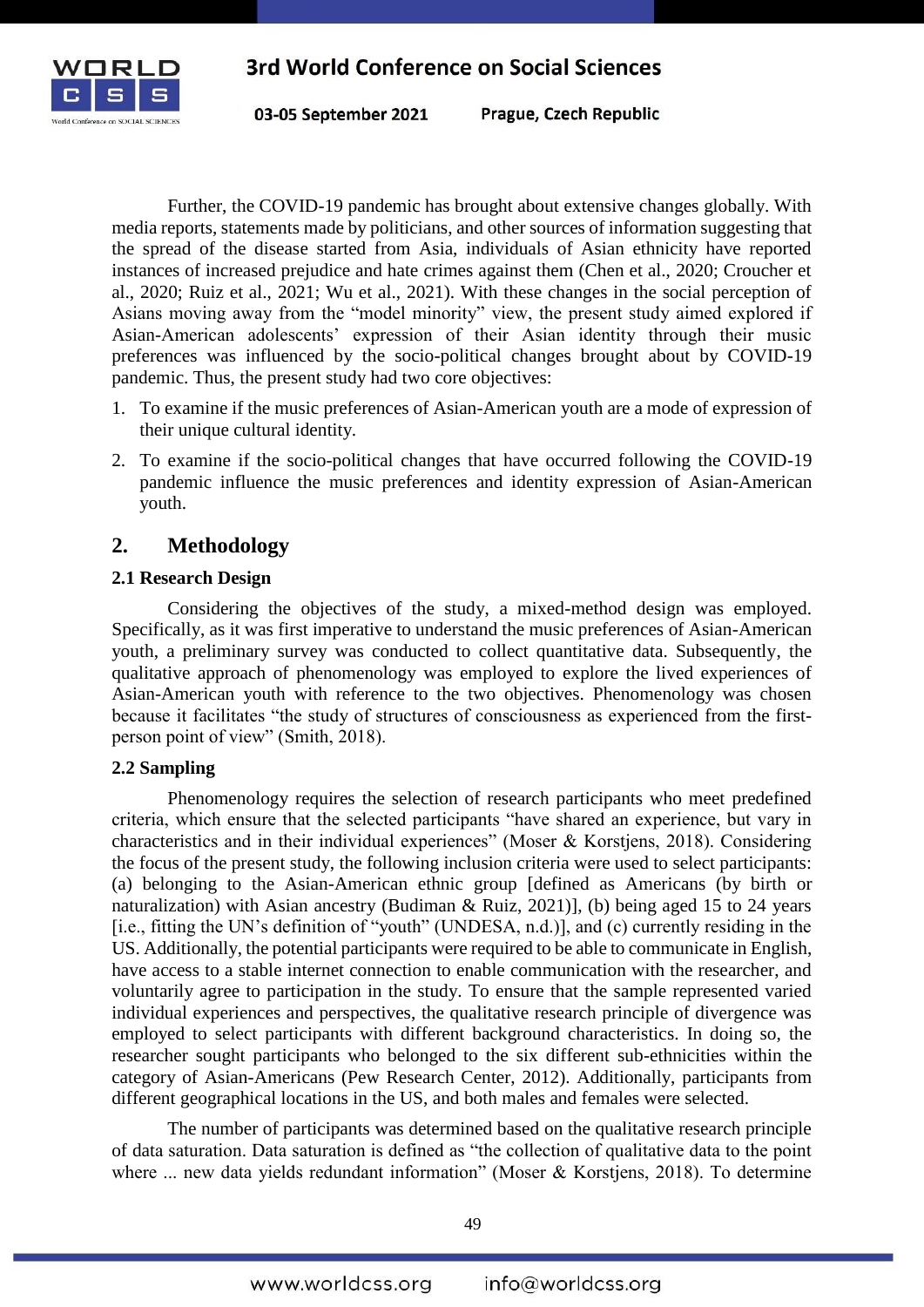

Prague, Czech Republic

data saturation, data collection and analysis was conducted simultaneously. After the 7th interview, no new themes emerged, therefore, it was decided that data saturation had been achieved. Thus, the final sample comprised 7 Asian-American youth. Their characteristics have been presented in Supplemental Tab. 1.

#### **2.3 Research Procedure**

Participants were contacted via email, providing them an explanation of the study, its objectives, their rights as a participant (confidentiality, voluntary participation, and option to withdraw at any time), and a link to the online survey (Google Forms). They were informed that, if they proceeded to complete the preliminary survey, it was indicative of their provision of informed consent. At the end of the survey, they were asked if they would be willing to participate in the in-depth interview. If they agreed, the in-depth interview was scheduled at a mutually agreed time. As the study was conducted during COVID-19 and the participants resided in the US, the interviews were conducted via video-calling sessions conducted on the Zoom platform. After seeking participants' permission, the interviews were video recorded for later transcription and analysis.

#### **2.4 Tools**

#### **2.4.1 Preliminary survey**

The preliminary survey was used to gather background information about the Asian-American youth, their peer group, and their music preferences. The survey was created based on a literature review on music preferences, with items adapted from the Music Preference Questionnaire (MPQ-R) developed by Urs (2003). The information collected from the survey was triangulated with the qualitative data to help interpret the results better.

#### **2.4.2 In-depth interview**

The qualitative data were collected using an in-depth interview conducted via the videocalling platform Zoom. To achieve a deeper understanding of Asian-American youth, their perceptions of their own identity, their opinions about social perceptions regarding Asian-Americans, and the role of music in their life. An interview guide was developed to ensure that the conversations addressed the study's focus areas. It contained questions categorized into three sections. The first set of questions revolved around being Asian-American, participants' understanding of the Asian-American identity, social perceptions about Asian-Americans, and changes in this perception following the COVID-19 outbreak. The next set of questions pertained to the participants' music preferences. Though some aspects were already covered in the preliminary survey, the interview explored participants own preferences and the reasons for the same. The last set of questions aimed to extract information on how participants' music preferences helped them express their identity, taking into consideration the possible effects that their peers or the social perceptions about Asian-Americans had on this choice/expression. It also included questions on participants views about the position of Asian music/artists in the music industry. Throughout the interview, appropriate follow-up questions were asked to seek further clarification or elaboration from participants. Each interview lasted for about 30 minutes.

#### **2.5 Data Analysis**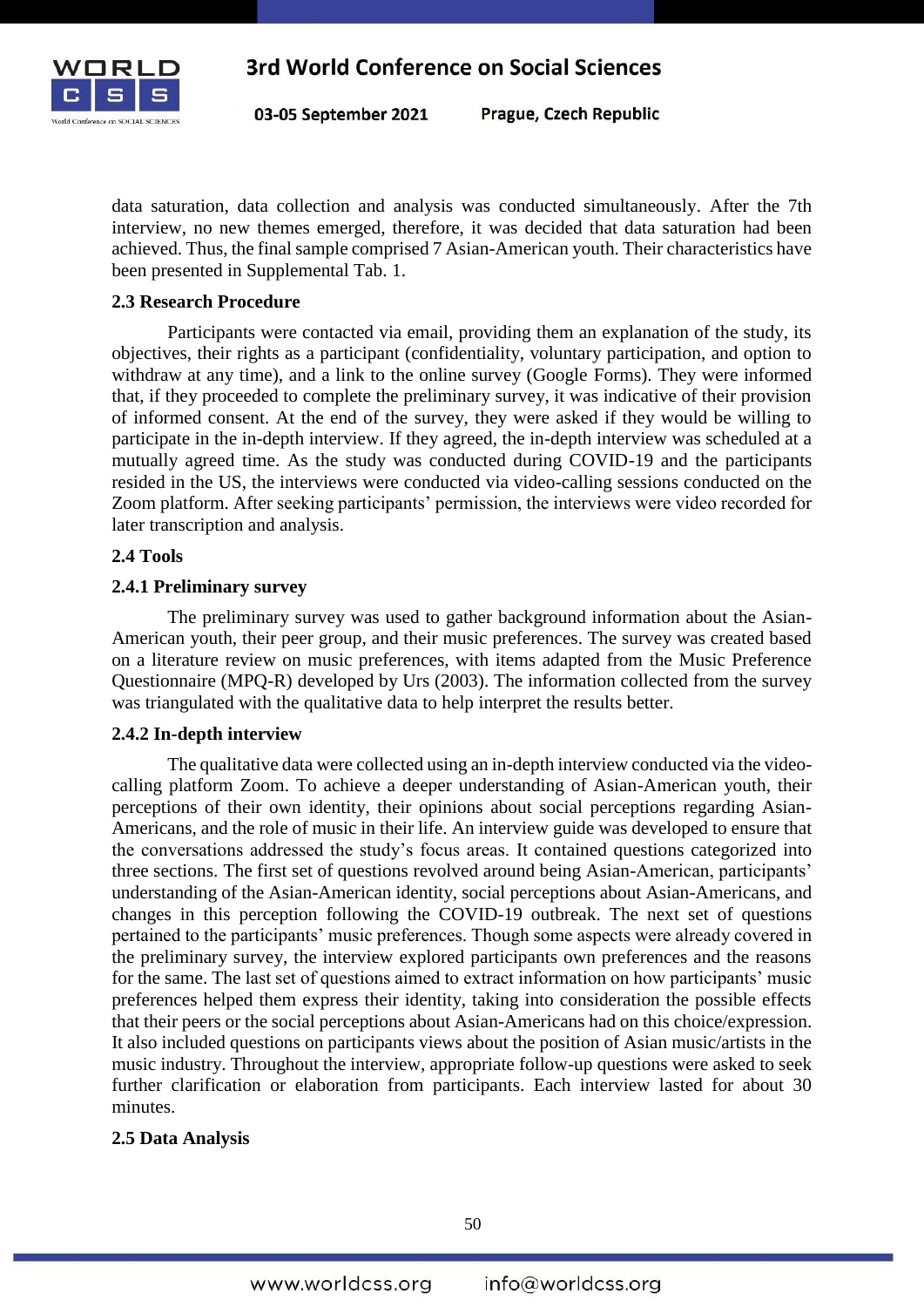

03-05 September 2021

Prague, Czech Republic

Data analysis was performed along with data collection to determine data saturation and to check if any additional information was required from participants. As data saturation was achieved by the 7th interview, data collection was then terminated. The analysis process was preceded by data transcription. Then, each transcript was read and re-read to familiarize oneself to the data. Subsequently, deductive thematic analysis was used to draw themes from the data. The first step of deductive thematic analysis involves reviewing the qualitative data multiple times while searching for keywords and key phrases that could correspond to a certain theme. These open codes were classified using color-coding to ensure an organized and clear thematic coding of the transcripts. The preliminary codes were then compared to identify similar codes that could be combined under a theme. The emerging themes were then labeled to derive the final themes. Finally, data from the quantitative survey and qualitative interviews were triangulated to develop a true understanding of the participants experiences and perspectives.

#### **3. Results**

Fig. 1 presents a map of the findings derived in this study. In this figure, themes and sub-themes have been indicated in boxes with solid and dashed lines, respectively. The results have been presented in two major sections, one on "Being Asian-American" and the other on "Music and the Asian-American Identity." The data-driven deductive analysis yielded four major themes (two under each heading).





*Note.* Themes and sub-themes have been indicated in boxes with solid and dashed lines, respectively.

#### **3.1 Being Asian-American**

The themes under this section pertained to participants' lived experiences of being Asian-American. With reference to their perspectives on "being Asian-American" and the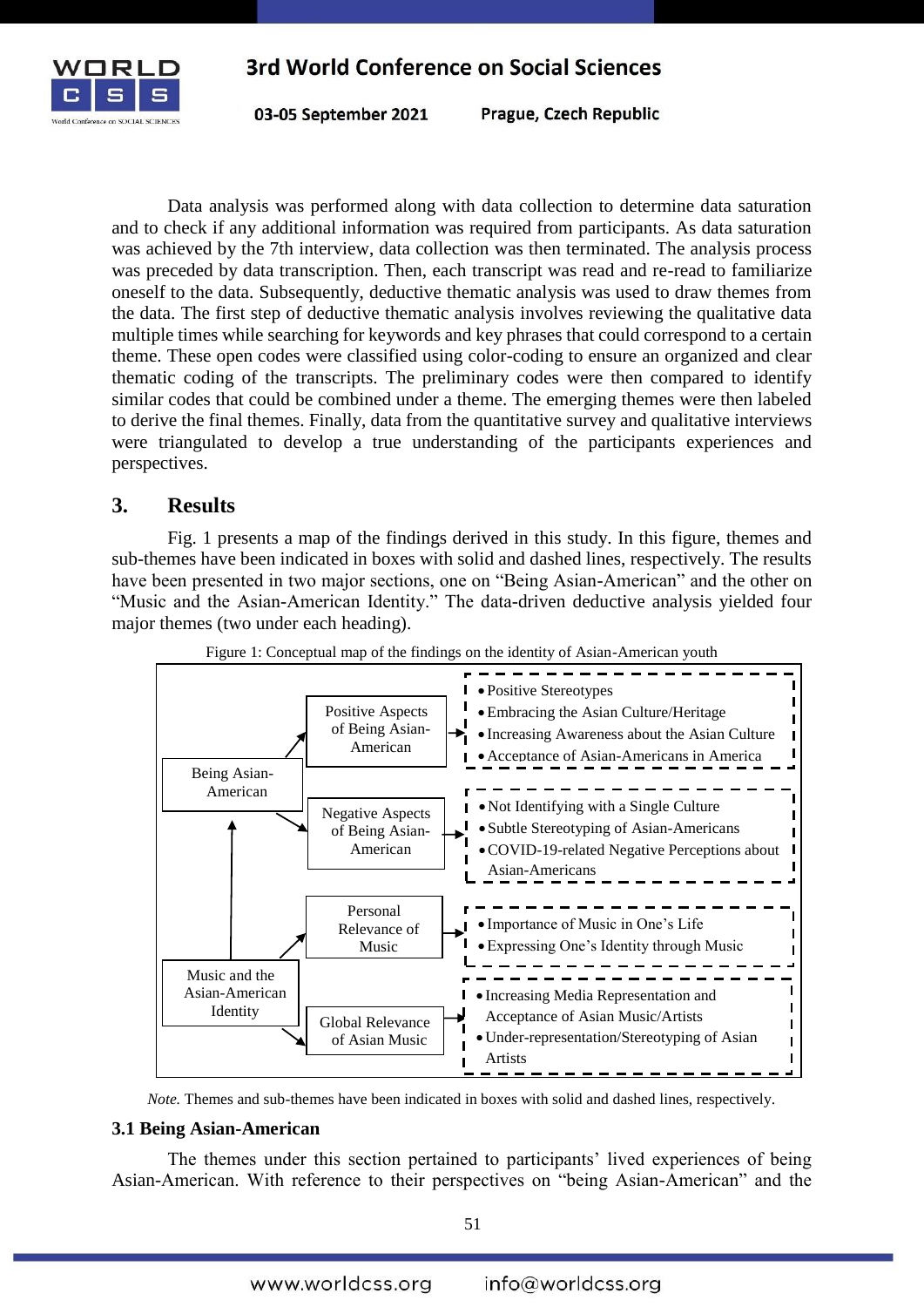

Prague, Czech Republic

social factors/changes in their experiences of being Asian-American, participants' narratives yielded two major themes: "Positive Aspects of Being Asian-American" and "Negative Aspects of Being Asian-American". Both these themes had four and three sub-themes, respectively.

#### **3.1.1 Positive Aspects of Being Asian-American**

This theme included participants positive experiences with being Asian-American, their opinions pertaining to accepting and embracing their identity as an Asian-American, and the desirable social stereotypes that were adaptive in nature. Overall, this theme revealed that participants enjoyed their dual identity as an Asian-American and that they cherished their Asian heritage. Further, they shared that they seldom had negative experiences related to their ethnicity, and saw their Asian identity as an opportunity to spread more awareness about the richness and multiplicity of the Asian culture. This theme had 4 sub-themes, which have been explained below.

#### **3.1.1.1 Positive stereotypes**

Participants described some positive stereotypes that they had experienced themselves or had witnessed vicariously in the society, such as being expected to be smart and good at academics because of their Asian ethnicity. For instance, while sharing that she experienced positive stereotyping in subtle ways, Participant 6 added,

*"A lot of people think I will be good at math and science even though I am not… it feels good to be considered smart but that's a hard bar to reach all the time." Participant 6.*

#### **3.1.1.2. Embracing the Asian culture/heritage**

This sub-theme encapsulated participants recounting how they grew increasingly more comfortable with and proud of their Asian culture and heritage in settling into their Asian-American identities. For example, Participant 2 shared how being Asian-American was a large part of her identity:

*"... I have sort of been able to embrace it more, especially by consuming different kinds of media, really seeking out Asian-American identity books, or even just relating to peers or fellow Asian-Americans who are, like, first- second- third- generation and having them share their stories and experiences and being able to kind of relate and bond over that." Participant 2.*

This theme revealed how participants cherished being Asian along with being American.

#### **3.1.1.3. Increasing awareness about the Asian culture**

Participants shared that a large part of being Asian-American revolved around not only embracing their own Asian culture, but also educating others of their culture. Participants shared experiences of where they help Americans know more about their Asian heritage, including, but not limited to, food, music, and language.

#### **3.1.1.4. Acceptance of Asian-Americans in America**

As an extension of the above sub-theme, participants also described how they observed increasing acceptance of Asian-Americans in the US. They attributed this increasing acceptance to American society's growing awareness of the hardships Asian-Americans face.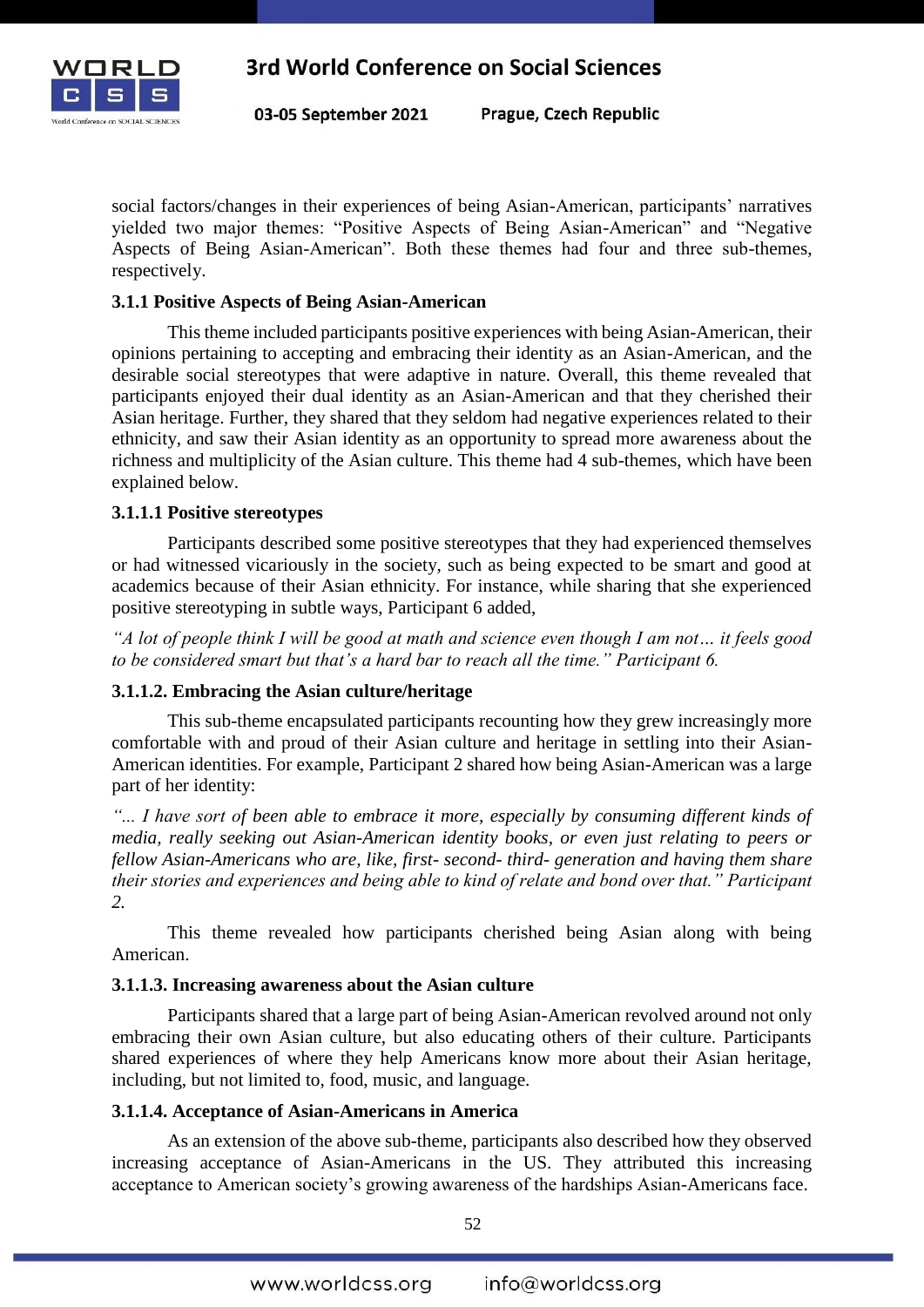

Prague, Czech Republic

#### **3.1.2 Negative Aspects of Being Asian-American**

As suggested in the literature review, having a dual identity and being a minority group in the US came with its disadvantages. This became evident from participants' narratives about negative aspects of being Asian-American. This theme had 3 sub-themes, each of which are explained below.

#### **3.1.2.1. Not identifying with a single culture**

This was a salient theme for the participants, which evidenced their identity conflict. Participants explained how being Asian-American made them feel as though they could not identify with a single culture or background, but a fusion of both Asian and American cultures. Participant 3 said that he could not restrict his identity to simply one culture. He said,

*"...being Asian-American is kind of being between two different worlds to me, so not being … well… for me, not being completely Korean but also not being completely American. So it's kind of like not being accepted by either but kind of finding this niche of like Asian-Americans who kind of have the same experiences as me. I think that's what it is." Participant 3.*

This identity conflict has important implications for the youth in this sub-culture, which have been discussed in Section 4.

#### **3.1.2.2. Subtle stereotyping of Asian-Americans**

As mentioned before, despite not having experienced serious acts of discrimination themselves, participants were perceptive of the subtle stereotypes that American society projected onto Asian-Americans. These included being alienated or designated as the "model minority." For example, Participant 3 said,

*"[Americans] kind of have this stereotypical vision of just like an Asian immigrant who's kind of … I don't know how to describe this, but like they don't really expect Asian-Americans to be kind of [in] the forefront of society and they kind of designate Asian-Americans as like the model minority … so, um kind of like they do acknowledge that Asian-Americans work hard but they'll never like put us as equals and they kind of put glass ceilings above us" Participant 3.*

Participants also claimed that Asian-Americans were historically unaccepted in the US, and that they continued to be unaccepted in the current times. They added that these perceptions were largely driven by the media's portrayal of Asian-Americans. For example, Participant 3 elaborated on how the media negatively stereotyped Asian-Americans and failed spread awareness on the violence that the community is facing right now. A related sub-theme has been discussed in Section 3.x.x.x, with reference to the misrepresentation of Asian-Americans in the music industry.

#### **3.1.2.3. COVID-19-related negative perceptions about Asian-Americans**

This sub-theme revealed important findings pertaining to the second objective of this study. Participants claimed that the COVID-19 crisis brought up and amplified the pre-existing underlying animosity within the American society towards Asian-Americans. For instance, Participant 2 said,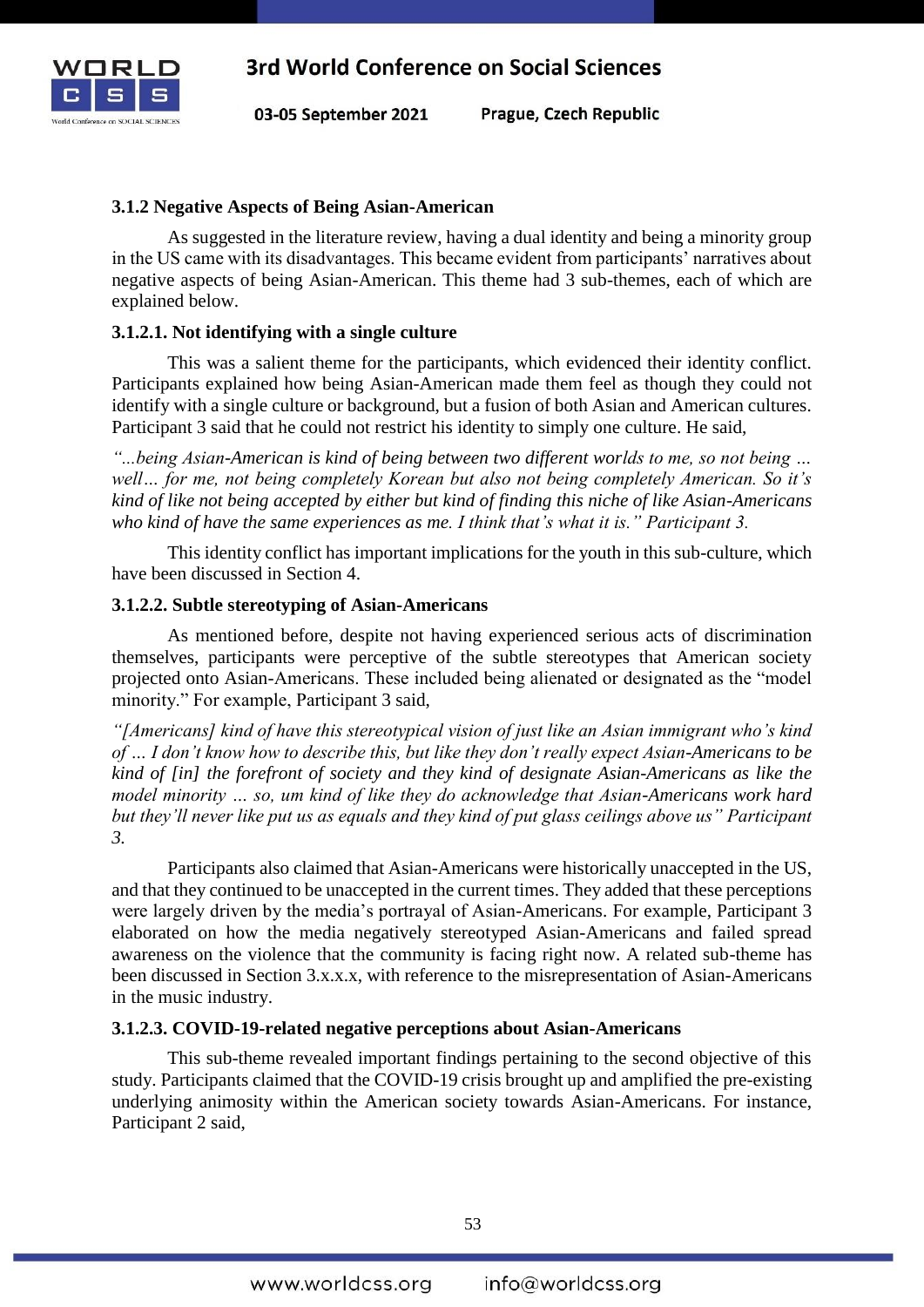

Prague, Czech Republic 03-05 September 2021

*"...now with COVID-19 a lot of people have starting turning and instead of seeing us as Asian-American or even just personalities or people, we very much get clumped into just "Chinese virus" which wasn't, um, which wasn't great, of course." Participant 2.*

#### **3.2. Music and the Asian-American Identity**

With reference to the intersection between music preferences and identity expression, particularly in the context of the Asian-American identity, this study first explored the choices and peer-group composition of the participants using the survey. Though all participants considered music as a very important part of their life and they enjoyed listening to music, there were individual differences in their preferred genres and artists. Despite these differences, R&B, Classical, and Pop (especially K-pop) music seemed to be most popular. Due to space limitations, these results have been summarized in Supplemental Tab. 2. The relevance of these results is presented by triangulating them with the qualitative findings. In delineating the connection between music and identity for Asian-American youth, two major themes were extracted from the data: "Personal Relevance of Music" and "Global Relevance of Asian Music." These themes had two sub-themes each.

#### **3.2.1. Personal relevance of music**

This theme pertained to the role/relevance of music in participants' life in general and in their identity formation and social belongingness.

#### **3.2.1.1. Importance of music in one's life**

In the survey and the interviews, participants talked about music playing an integral and important role in their lives. The primary reason was because of the amount of time participants spent listening to music in their daily lives (which ranged from 2–4 hours each day). Most participants listened to it during leisure activities or during school work. However, the interviews revealed specific functions that music fulfilled in their lives. One such function was facilitating peer relationships. Participants reported that music helped them establish friendships and connecting with others. As explained by Participant 3,

*"...my friend groups are formed by music, um, so music not only kind of permeates my social life but it's something I listen to very often. Um, I've made a lot of new friends based on music taste as well, and I've introduced a lot of friends to music." Participant 3.*

They also acknowledged the emotional function of music. Specifically, participants claimed that they enjoyed listening to music because they found good narratives in song lyrics. They felt as if they could express their emotions through their choice of music. For instance, when asked about why he considered music so important in his life, Participant 1 responded,

*"You're able to listen to genres and artists that, uh, who have good songs and messages... so I feel like it's uh, it's um, a simple way to kind of escape reality and be in your own world." Participant 1.*

### **3.2.1.2. Expressing one's identity through music choices**

Participants talked about how music and songs produced by Asian-American artists helped them identify with their Asian culture and background. For example, Participant 3 said that he could relate more to Asian-American artists and their songs because they too belonged to minority groups. However, some participants reported that peer-pressure and the need to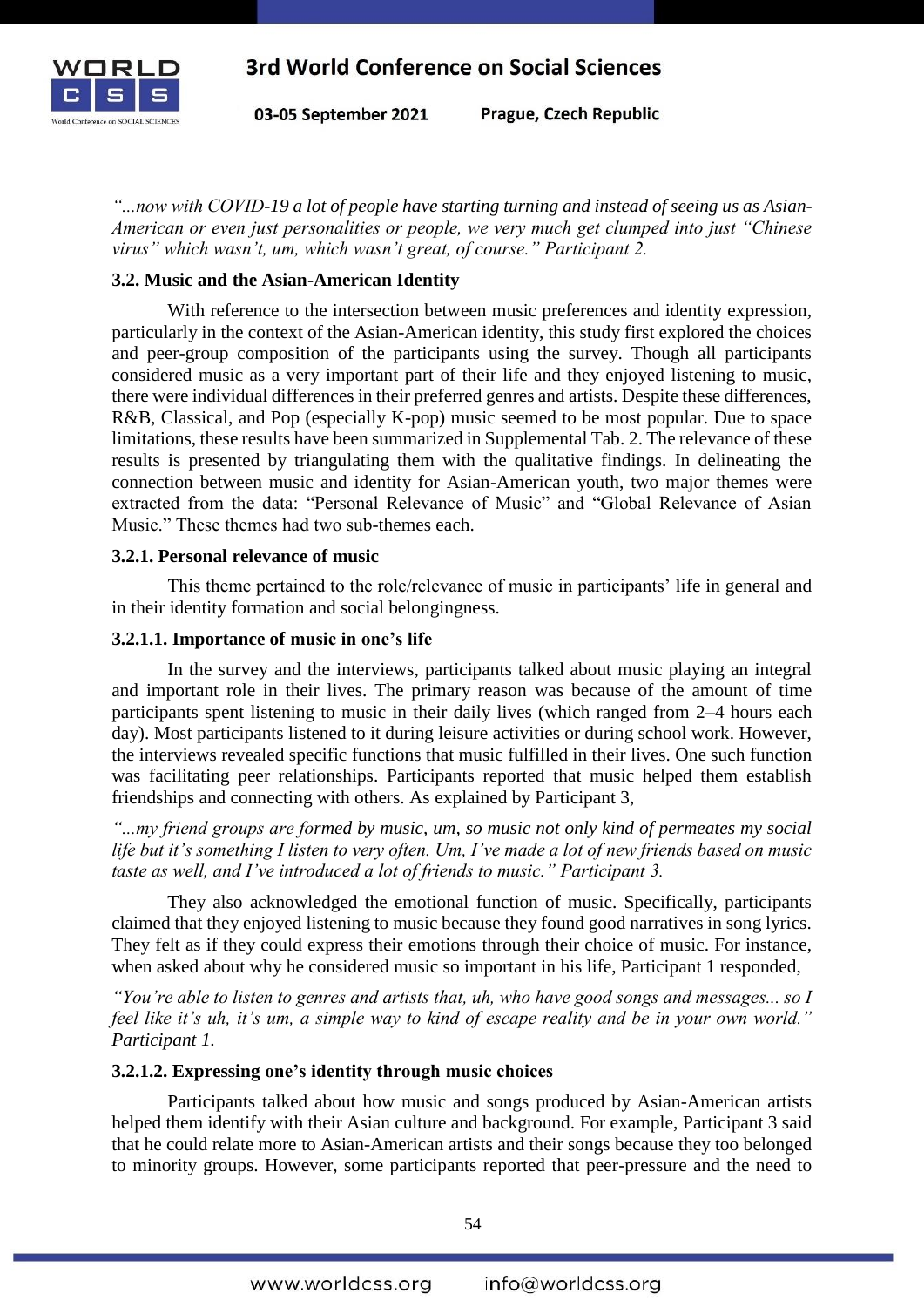

Prague, Czech Republic

"fit-in" limited their freedom to express their music choices openly, especially when they did not match those of their peers. This was evident from the survey results for Participant 2, 5 and 6, whose peer group at least partly or completely comprised non-Asian-American individuals. It was interesting to note that all three participants tended to listen to the work of Caucasian artists more often. Participant 5 shared,

*" … there's definitely a peer pressure that goes on, um... whenever I listen with friends I am pressured by myself to kind of listen to music that they like, or a bit more mainstream music … so there's definitely a difference between what I listen to in private and what I listen to in public". Participant 5.* 

#### **3.2.2 Global relevance of Asian music**

This theme pertained to participants opinions about the place and value of Asian music/artists globally, especially among non-Asian individuals.

#### **3.2.2.1. Increasing media representation and acceptance of Asian-American artists**

Participants shared that they had observed more media coverage of Asian-American artists, and that they experienced pride and happiness in this increased media representation. For instance, Participant 4 reported,

*"There was not much Asian representation in the US music industry, but I think things are slowly being shaken up with the rise of Asian artists… YouTube changed everything". Participant 4.*

According to them, this was linked to increased acceptance and popularity of Asian artists. Notably, most participants shared the example of K-pop becoming a mainstream form of music in Western societies. For instance, Participant 2 claimed,

*"...you see, like, huge global superstars like BTS and BLACKPINK really just being able to penetrate the American, and I'm sure, European market as well." Participant 2.*

Participants also elaborated on how they were proud to see Asian-American artists in the music industry. They also expressed their willingness to support such artists in solidarity. When asked about why he mostly listened to Asian artists, Participant 1 responded,

*"I think it has something to do with, uh, some subconscious, uh, you know, pride of Asian-American artists being successful or supporting Asian-American artists .. I just feel like supporting other Asian-Americans is something that is pretty easy to do, um, with music." Participant 1.* 

#### **3.2.2.3. Under-representation/stereotyping of Asian artists**

In contrast to the increasing acceptance and popularity expressed in the previous subtheme, some participants also opined that Asian artists continue to be underrepresented and undervalued in the American music industry. For instance, Participant 3 expressed his dissatisfaction with this underrepresentation and named specific artists who he felt were unfairly treated because of their Asian ethnicities.

*"A lot of Asian-American artists are also very ignored in the media or ignored in the music scene. So we have, like, artists like Rina Sawayama, who released a great album but wasn't even nominated for a Grammy, and other artists who are just virtually ignored by the music community. So I think there just isn't any representation in the first place." Participant 3.*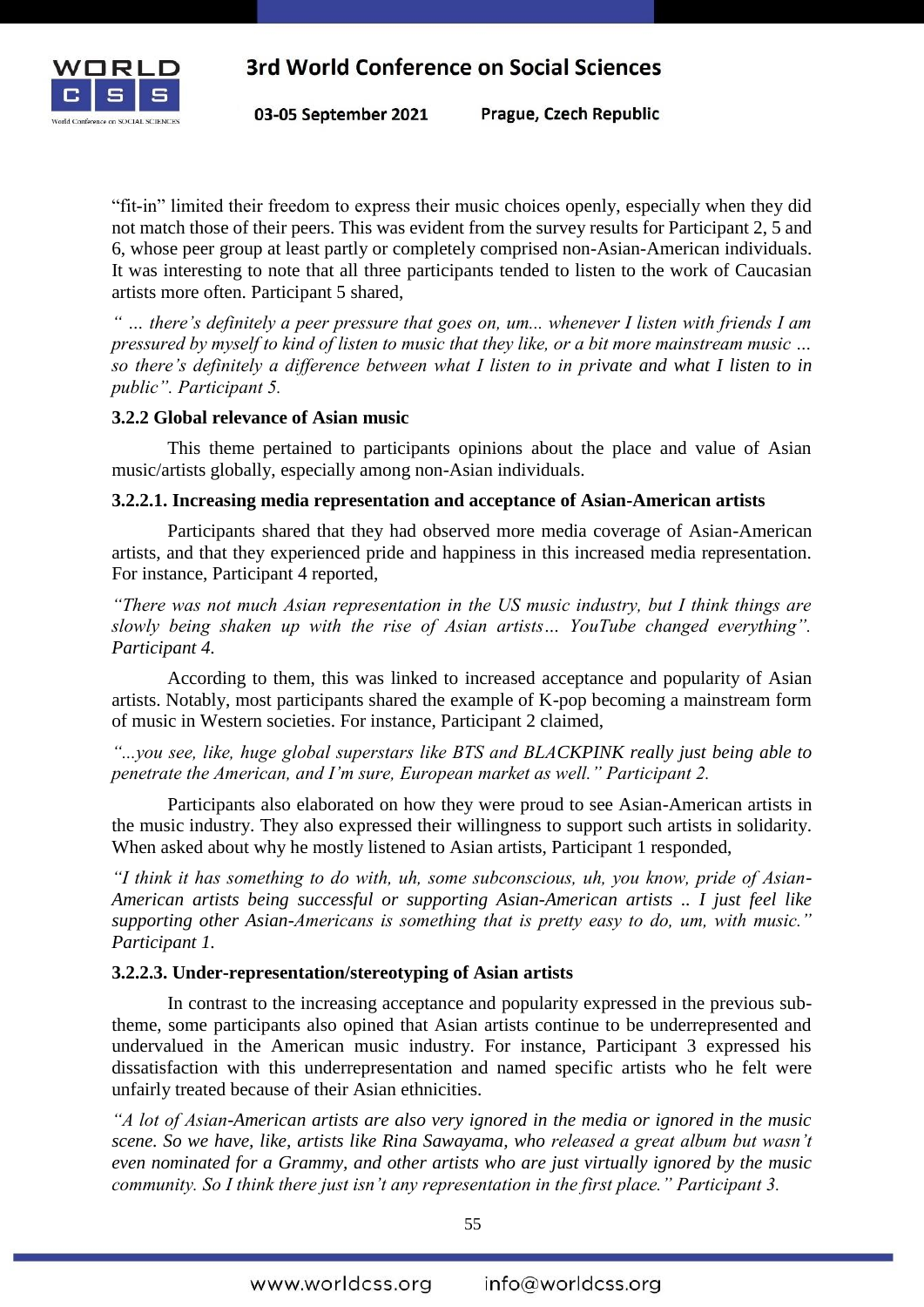

Prague, Czech Republic

Even those who reported that the exposure to Asian music was increasing acknowledged that their media representations were inadequate or stereotypical. Participant 2 elaborated that although she saw an increase of Asian artists and songs being seen in American society, they were still sidelined from the true mainstream. She said,

*"...any Asian artist that I would listen to is grouped into a specific subgenre of being Asian. It's very much like "Korean pop" or "anime music" or "Chinese drama soundtracks" and so, that doesn't get publicized mainstream anywhere, like when you go to the mall, or when you step outside." Participant 2.*

### **4. Discussion**

The present findings revealed two major aspects of the lived experiences of Asian-American youth in terms of their cultural identity and music preferences, within and outside the context of COVID-19. On one hand, their narratives revealed a sense of pride, identification, and acceptance of their Asian identity and of Asian artists/music. This went hand in hand with the seemingly desirable "model minority" epithet, the increasing awareness about the Asian culture in the US, and the acceptance and popularity of Asian artists globally. On the other hand, their narratives revealed negative experiences pertaining to the burden of the "model minority" view, discrimination, media stereotyping of Asians in general and of Asian artists specifically, increasing violence and negative perceptions against Asians owing to COVID-19, and the need to "fit in" to their peer group and the American society by altering their music choices. This juxtaposition would inevitably lead to a sense of straddling two spheres of their life, or as mentioned by Participant 3, "being between two different worlds".

What does this mean for youth who are in the process of discovering and establishing their identity? As mentioned in the literature review, adolescence and early adulthood (i.e., the period of youth) is already characterized by a constant struggle to establish one's identity. With a dual cultural identity of being American and Asian, the target population of this study already experiences substantial levels of identity conflict, as evidenced by their overarching feeling of not belonging to any one culture. This confusion regarding one's identity could be exacerbated by several experiences that the present participants shared.

First, the existence of subtle stereotypes and lack of acceptance of Asians in the US could contribute to a sense of insecurity about their Asian backgrounds. This would create a pressure on these adolescents to hide the "Asian" side of their identity. A typical example of this is the tendency to change one's choices according to the context. Participant 5 in the present study shared that he tended to listen to his chosen music when he was alone because it did not match the predominant choice of his peer group. This finding highlights the fact that Asian-American youth are aware about their conflicting identities and that they wish to resolve this conflict by accepting and enjoying their Asian culture. However, due to socio-cultural factors and pressures, it may not always be possible for them to do so. This suggest the need to provide them timely support as they pass through the stages of identity formation suggested by Marcia (1966).

Second, the present participants were aware of the "model minority" image of Asians in the US. More importantly, while they acknowledged that this perception had its advantages, they experienced the burden of having to excel in everything that they did. Further, they were perceptive of the fact that despite this seemingly positive stereotype, there were limitations to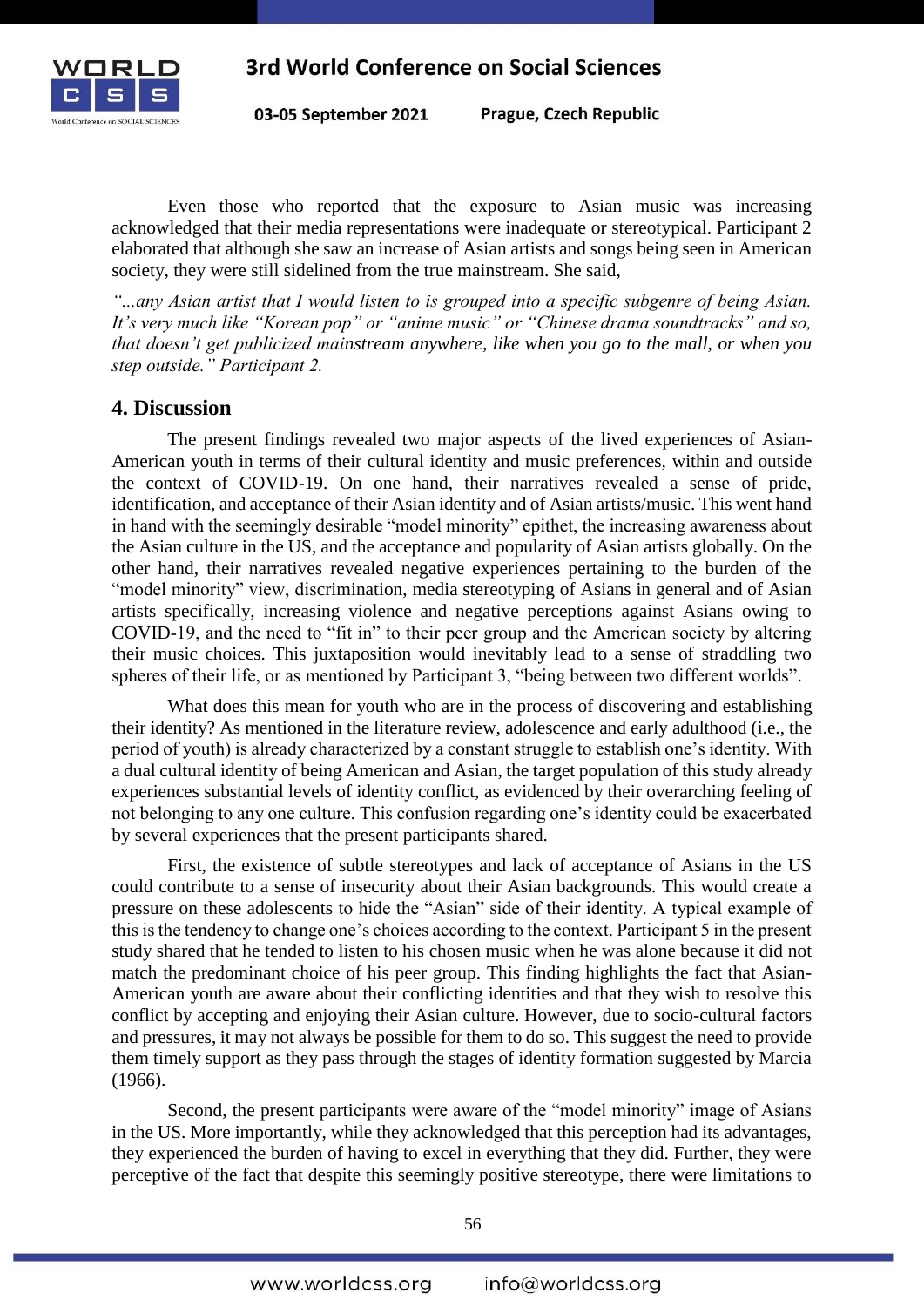

03-05 September 2021

Prague, Czech Republic

the extent to which Asians were accepted in the American society. Participants reported that there was a glass ceiling that limited how much they could achieve in the American society.

Alternatively called as the "bamboo ceiling" (Hyun, 2005), the underrepresentation of Asians in leadership positions across several domains despite their educational and professional excellence has been widely reported in previous studies(Lee, 2019). This perceived glass/bamboo ceiling would inevitably influence the emerging identity and in-group behaviors of Asian-American youth. Participants also lamented about the lack of media coverage and credit to Asian artists despite their rich talent. Imaginably, this could be another confirmation of the glass ceiling phenomenon against Asians in the US.

Third, the participants reported a gradual increase in animosity towards Asians following the outbreak of COVID-19. While some acknowledged that subtle stereotypes and discrimination already existed in the American society, other felt that they had increased more recently. This view is also supported by several recent media reports of violence against Asians and by recent studies. For instance, an April 2021 survey conducted by the Pew Research Center revealed that 81% Asian individuals said that violence against Asians was increasing. Further, 45% of their participants had experienced at least one offensive incident since COVID-19 outbreak (Ruiz et al., 2021). This is in stark contrast to the 20% individuals who reported having experienced discrimination in a 2012 survey conducted by the same organization (Pew Research Center, 2012).

During the identity-formation stage, when youth either experiment with different identities or take on socially-expected identities, such negative experiences and perceptions would either lead to resentment or embarrassment about their Asian identity or to strong negative feeling towards Americans and their own American identity. Further, the mental health repercussions of this conflict between whether to celebrate and showcase one's Asian identity or to hide it and fit into the image expected in the American society are obvious. Again, this highlights the need to provide counseling support and/or timely adult intervention during a stressful period of confusion.

In this context, the social function of music cannot be underplayed. As evidenced by several preceding studies, music choices act as a "badge" that individuals display to express their membership of a group (Dolfsma, 1999). Music preferences not only establish in- and out-group boundaries and behaviors, but they also facilitate the formation and sustenance of adolescent friendships (North & Hargreaves, 1999; Selfhout et al., 2009). This would explain why the participants of the present study acknowledged that music helped them relate to their peers. Most of them also had a peer group that comprised Asian-American individuals, and they all had similar music choices. This tendency to gravitate towards individuals with similar backgrounds and tastes was also reported by Phinney (1990) and (Saether, 2008). Similarly, the Pew Research Center's 2012 Asian-American survey also revealed that more than 40% of the participants had a peer group that was predominantly of Asian-American composition. This role of music in creating a social image was so strong that the present participants mentioned that, even when their choices did not match those of their friends, they tended to listen to mainstream music to "fit in." Thus, music preferences and their function in expressing one's identity could also be influenced by peer pressure. Further, the pride associated with the increasing popularity of Asian artists in the mainstream music industry and the need to express solidarity toward them reported by the present participants is also related to the "identification"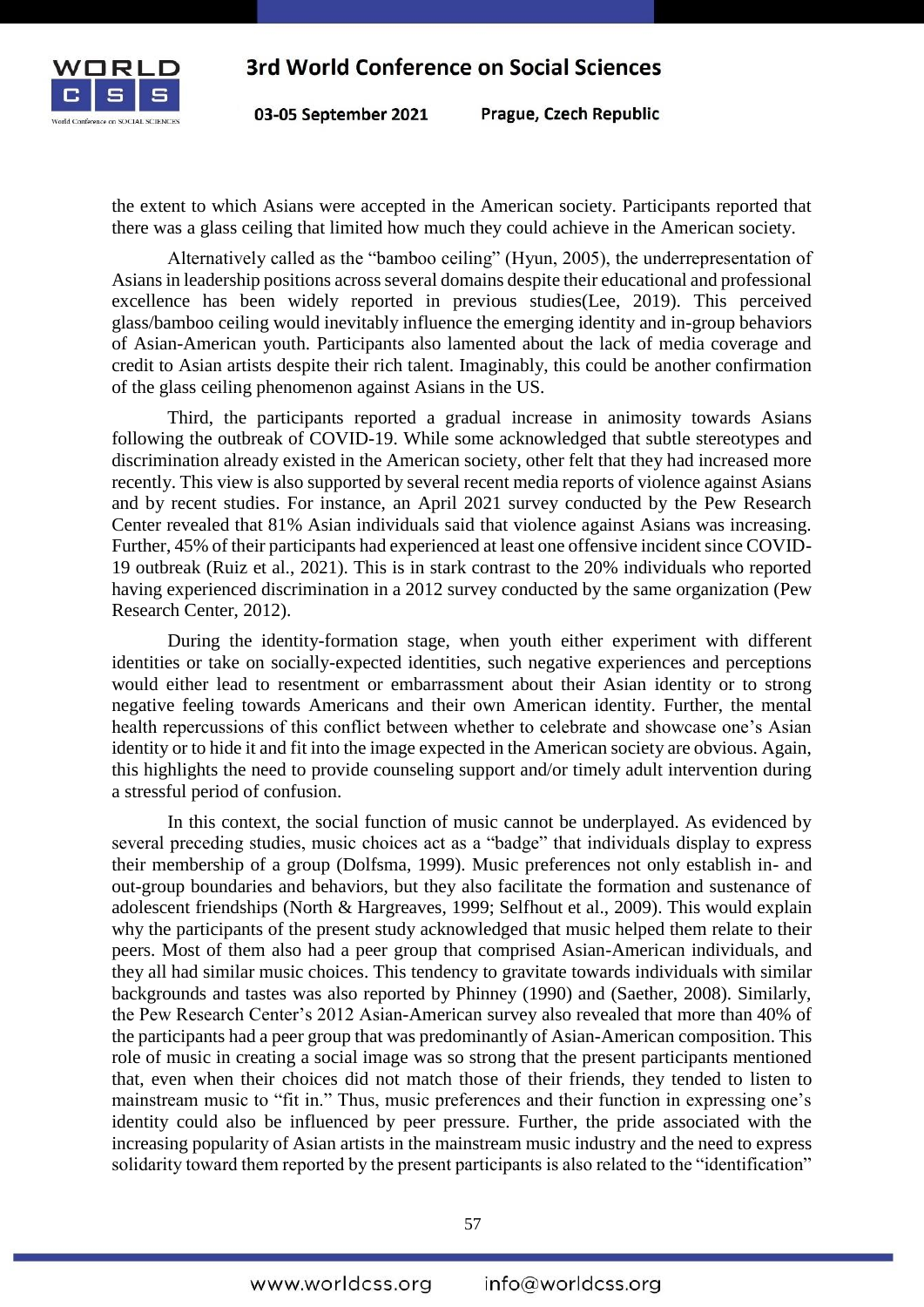

Prague, Czech Republic

function of music. Together, these findings suggest the potential to use music as a medium to help Asian-American adolescents explore different aspects of both their cultures and enjoy the best of both worlds. This study also highlights the need to equip youth with the skills and abilities to withstand social pressure in establishing their own identity.

## **5. Conclusion**

This mixed method study with focus on the lived experiences of Asian-American youth revealed the constant conflict between the dual identities of this group. It also highlighted the role of music in the life of young individuals, and the strong two-way relationship between music preferences and social factors. That is, on one hand, Asian-American youth's expression of their music preferences is influenced by social factors such as peers and group belongingness; on the other, their social image and group membership are themselves influenced by their choice in music. Together, these findings revealed a potential area of unmet needs of Asian-American youth, which could contribute to their mental health. Therefore, professionals working with these youth need to consider providing appropriate and timely support for Asian-American youth while they negotiate the perilous and vast ocean of identity formation.

## **References**

- Bleich, S., Zillmann, D., & Weaver, J. (1991) Enjoyment and consumption of defiant rock music as a function of adolescent rebelliousness. Journal of Broadcasting and Electronic Media, 35, 351–366.
- Budiman, A., & Ruiz, N. G. (2021, April 29). Key facts about Asian Americans, a diverse and growing population. Pew Research Center. https://www.pewresearch.org/facttank/2021/04/29/key-facts-about-asian-americans/
- Chen, J. A., Zhang, E., & Liu, C. H. (2020). Potential impact of COVID-19–related racial discrimination on the health of Asian Americans. American Journal of Public Health, 110(11), 1624–1627.
- Croucher, S. M., Nguyen, T., & Rahmani, D. (2020). Prejudice toward Asian Americans in the COVID-19 pandemic: the effects of social media use in the United States. Frontiers in Communication, 5, 39.
- Dolfsma, W. (1999). The consumption of music and the expression of values: a social economic explanation for the advent of pop music. American Journal of Economics and Sociology, 58, 1019–1046.
- Erikson, E. H. (1968). Identity: Youth and crisis. Norton.
- Fletcher, J. C. (2015). Creative engagement with music and adolescent identity work. In: J. Rosevear & S. Harding (Eds.). Music: Educating for life. ASME XXth National Conference Proceedings (pp. 37–43). Australian Society for Music Education. https://search.informit.org/doi/10.3316/informit.650089864643071
- Gregory, A. (1997). The roles of music in society: the ethnomusicological perspective. In D. J. Hargreaves and A. C. North (ed.), The social psychology of music (pp. 123–140). Oxford University Press.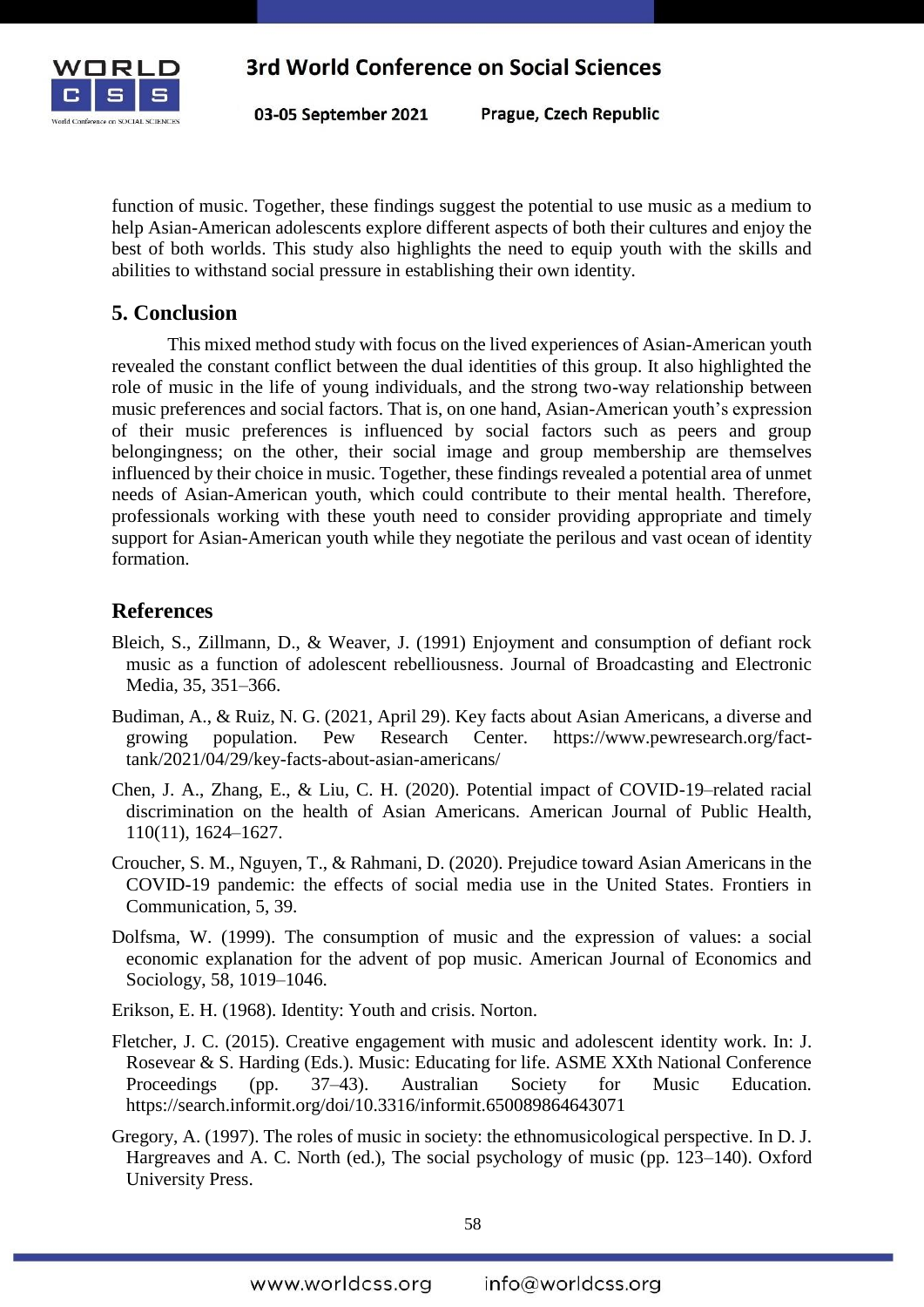

03-05 September 2021

Prague, Czech Republic

- Hargreaves, D. J., North, A. C., & Tarrant, M. (2006). Musical preference and taste in childhood and adolescence. In G.E. McPherson (Ed.), The child as musician: A handbook of musical development (pp. 135–154). Oxford University Press.
- Hargreaves, D.J., & North, A.C. (1997). The social psychology of music. In D. J. Hargreaves & A. C. North (Eds.), The social psychology of music (pp. 1–21). Oxford University Press.
- Hyun, J. (2005). Breaking the bamboo ceiling: Career strategies for Asians. HarperCollins.
- Jung, S. (2021). The model minority myth on Asian Americans and its impact on mental health and the clinical setting. Asian American Research Journal, 1(1). https://escholarship.org/uc/item/2g78c205
- Kim, P. Y. (2021). Internalized model minority myth, God representations, and mental health among Christian Asian Americans. Psychology of Religion and Spirituality. Advance online publication. https://doi.org/10.1037/rel0000435
- Kirchler, E., Palmonari, A., & Pombeni, M. L. (1993). Developmental tasks and adolescents' relationships with their family. In S. Jackson and H. Rodriguez-Tomé (Eds.), Adolescence and its social worlds (pp. 145–167). Lawrence Erlbaum.
- Kistler, M., Rodgers, K. B., Power, T., Austin, E. W., & Hill, L. G. (2010). Adolescents and music media: Toward an involvement-mediational model of consumption and self-concept. Journal of Research on Adolescence, 20, 616–630.
- Lee, F. (2019). Asian American and Pacific Islander faculty and the bamboo ceiling: Barriers to leadership and implications for leadership development. New Directions For Higher Education, 186, 93–102. doi: 10.1002/he.20326
- Lee, J., & Zhou, M. (2014). From unassimilable to exceptional: The rise of Asian Americans and 'stereotype promise.'. New Diversities, 16(1), 7–22.
- Lee, K.-Y., & Joo, S.-H. (2005). The portrayal of Asian Americans in mainstream magazine ads: An update. Journalism & Mass Communication Quarterly, 82, 654–671.
- Lorenzo, M. K., Frost, A. K., & Reinherz, H. Z. (2000). Social and emotional functioning of older Asian American adolescents. Child & Adolescent Social Work Journal, 17, 289–304.
- Marcia, J. (1966). Development and validation of ego-identity status. Journal of Personality and Social Psychology, 3, 551–558.
- Marcia, J. (1980). Identity in adolescence. In J. Adelson (Ed.), Handbook of adolescent psychology (pp. 159–187). Wiley.
- Miranda, D. (2013). The role of music in adolescent development: Much more than the same old song. International Journal of Adolescence and Youth, 18(1), 5–22.
- Miranda, D., & Claes, M. (2009). Music listening, coping, peer affiliation and depression in adolescence. Psychology of Music, 37, 215–233.
- Moser, A., & Korstjens, I. (2018). Series: Practical guidance to qualitative research. Part 3: Sampling, data collection and analysis. European Journal of General Practice, 24(1), 9–18.
- North, A. C., & Hargreaves, D. J. (1999). Music and adolescent identity. Music Education Research, 1(1), 75–92.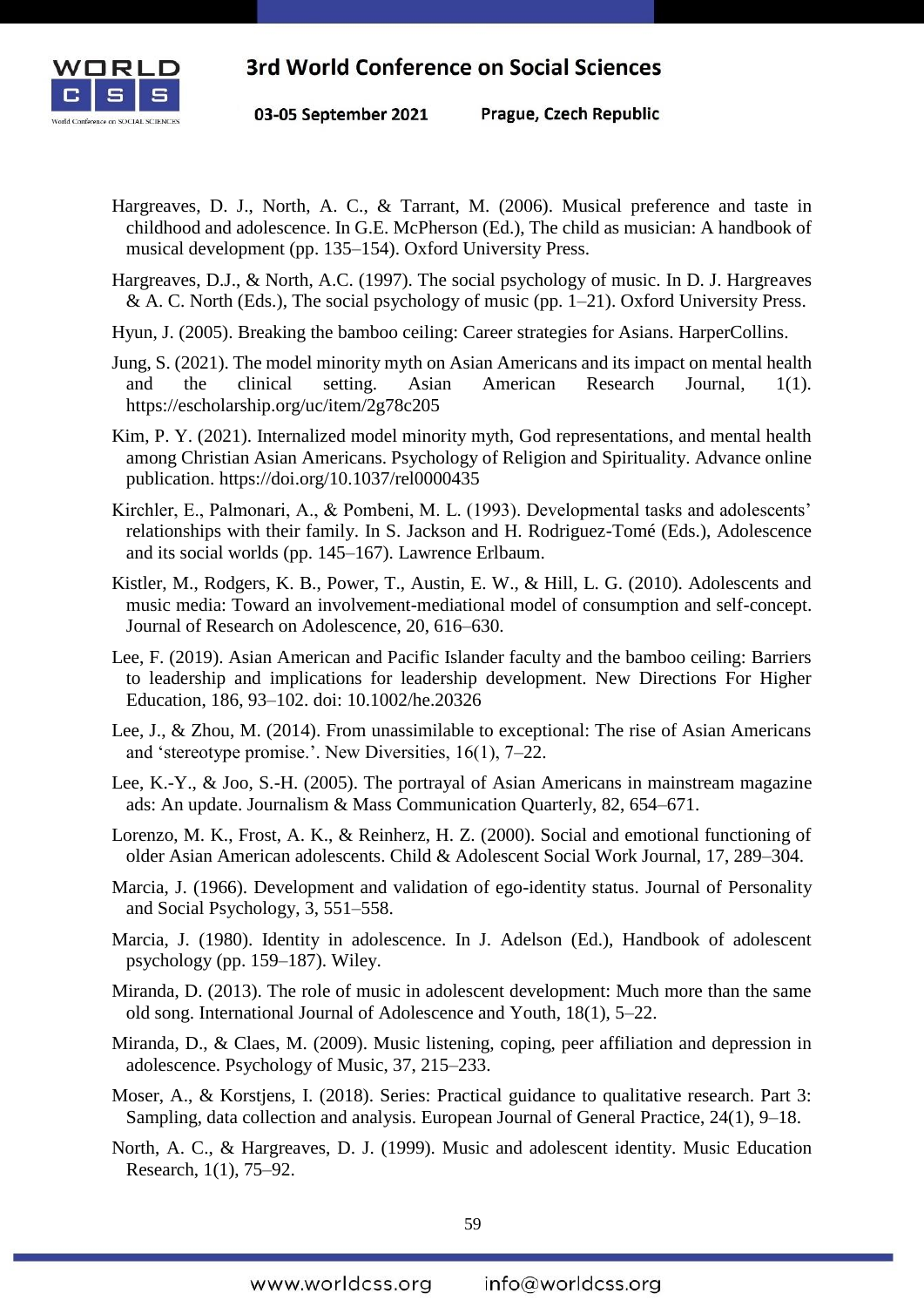

03-05 September 2021 Prague, Czech Republic

- North, A. C., & Hargreaves, D. J. (2008). The social and applied psychology of music. Oxford University Press.
- North, A. C., Hargreaves, D. J., & O'Neill, S. A. (2000). The importance of music to adolescents. British Journal of Educational Psychology, 70, 255–272. https://doi.org/10.1348/000709900158083
- Palmonari, A., Pombeni, M. L., & Kirchler, E. (1990). Adolescents and their peer groups: a study on the significance of peers, social categorization processes and coping with developmental tasks. Social Behaviour, 5, 33–48.
- Park, J. H., Gabbadon, N. G., & Chernin, A. R. (2006). Naturalizing racial differences through comedy: Asian, Black, and White views on racial stereotypes in Rush Hour 2. Journal of Communication, 56, 157–177.
- Pew Research Center (2012, June 19). The rise of Asian Americans. Pew Research Center. https://www.pewresearch.org/social-trends/2012/06/19/the-rise-of-asian-americans/#fnref-12979-5
- Phinney, J. S. (1990). Ethnic identity in adolescents and adults: Review of research. Psychological Bulletin, 108, 499–514.
- Rentfrow, P. J., & Gosling, S. D. (2006). Message in a ballad: The role of music preferences in interpersonal perception. Psychological Science, 17, 236–242.
- Ruiz, N. G., Edwards, K., & Lopez, M. H. (2021, April 21). One-third of Asian Americans fear threats, physical attacks and most say violence against them is rising. Pew Research Center. https://www.pewresearch.org/fact-tank/2021/04/21/one-third-of-asian-americans-fearthreats-physical-attacks-and-most-say-violence-against-them-is-rising/
- Russell, P. A. (1997). Musical tastes and society. In D. J. Hargreaves and A. C. North (Eds.), The social psychology of music (141–158). Oxford University Press.
- Saether, E. (2008). When minorities are the majority: Voices from a teacher/researcher project in a multicultural school in Sweden. Research Studies in Music Education, 30, 25–42.
- Selfhout, M. H. W., Branje, S. J. T., ter Bogt, T. F. M., & Meeus, W. H. J. (2009). The role of music preferences in early adolescents' friendship formation and stability. Journal of Adolescence, 32, 95–107.
- Smith, D. W. (2018). Phenomenology. In E. N. Zalta (Ed.) The Stanford Encyclopedia of Philosophy (Summer 2018 Edition). https://plato.stanford.edu/archives/sum2018/entries/phenomenology/
- Suzuki, B. H. (2002). Revisiting the model minority stereotype: Implications for student affairs practice and higher education. New Directions for Student Service, 97, 21–32.
- Taylor, C. R., Landreth, S., & Bang, H.-K. (2005). Asian Americans in magazine advertising: Portrayals of the "model minority". Journal of Macromarketing, 25, 163–174.
- United Nations Department of Economic and Social Affairs (n.d.) Definition of youth. Fact Sheet. https://www.un.org/esa/socdev/documents/youth/fact-sheets/youth-definition.pdf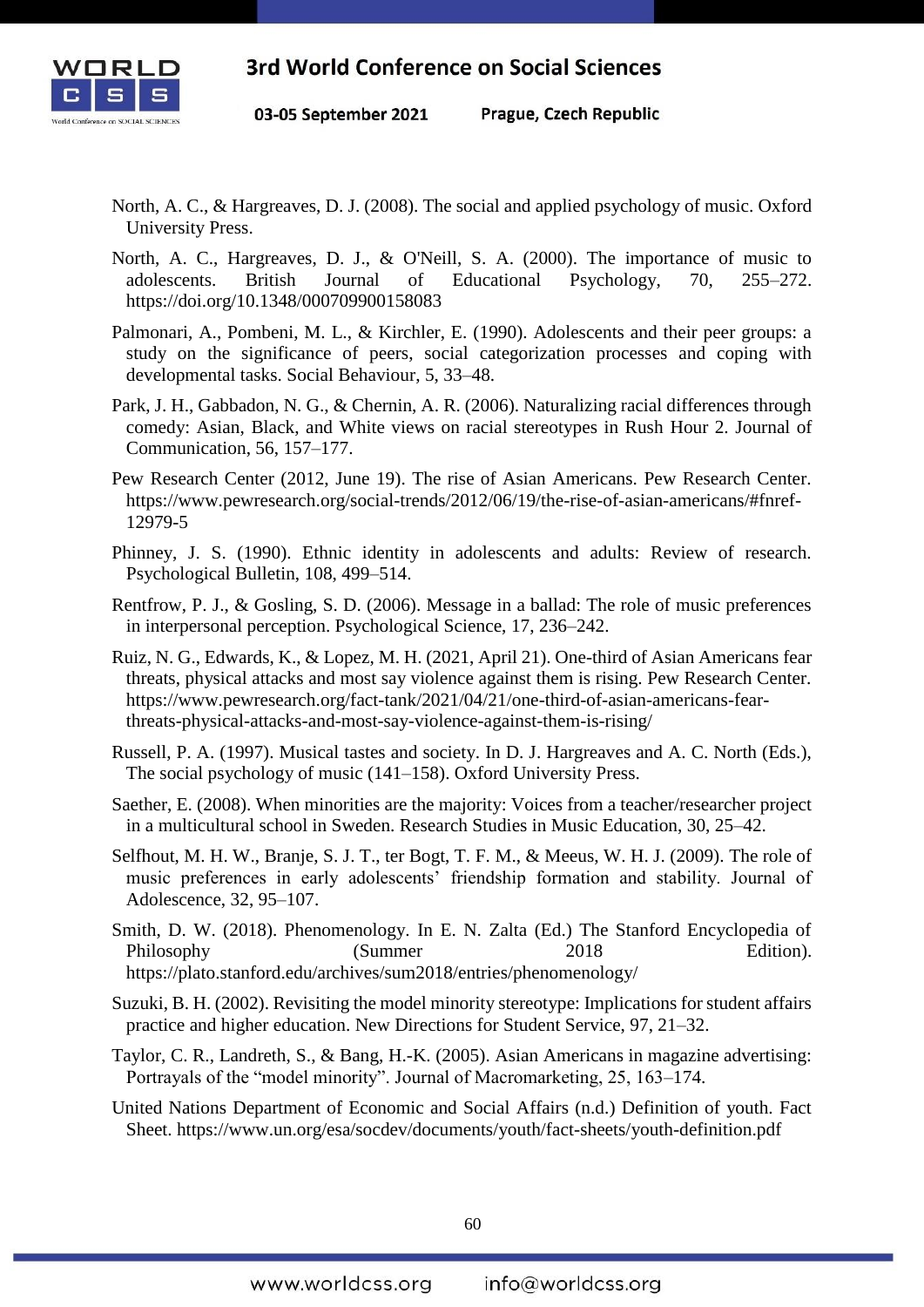

Prague, Czech Republic 03-05 September 2021

- Urs, N. (2003). Music Preference Questionnaire (MPQ-R). https://www.musicandhealthlab.com/app/download/13808949035/MPQ-R\_English+version.pdf?t=1515410609
- Wu, C., Qian, Y., & Wilkes, R. (2021). Anti-Asian discrimination and the Asian-white mental health gap during COVID-19. Ethnic and Racial Studies, 44(5), 819–835.
- Yuen, N. W., Chin, C., Deo, M., Lee, J., & Milman, N. (2005). Asian Pacific Americans in prime time: Lights, camera and little action. The National Asian Pacific American Legal Consortium.
- Zhang, Q. (2010). Asian Americans beyond the model minority stereotype: The nerdy and the left out. Journal of International and Intercultural Communication, 3(1), 20–37. doi: 10.1080/17513050903428109
- Zhou, M. (2004). Are Asian Americans becoming "White?". Contexts, 3(1), 29–37.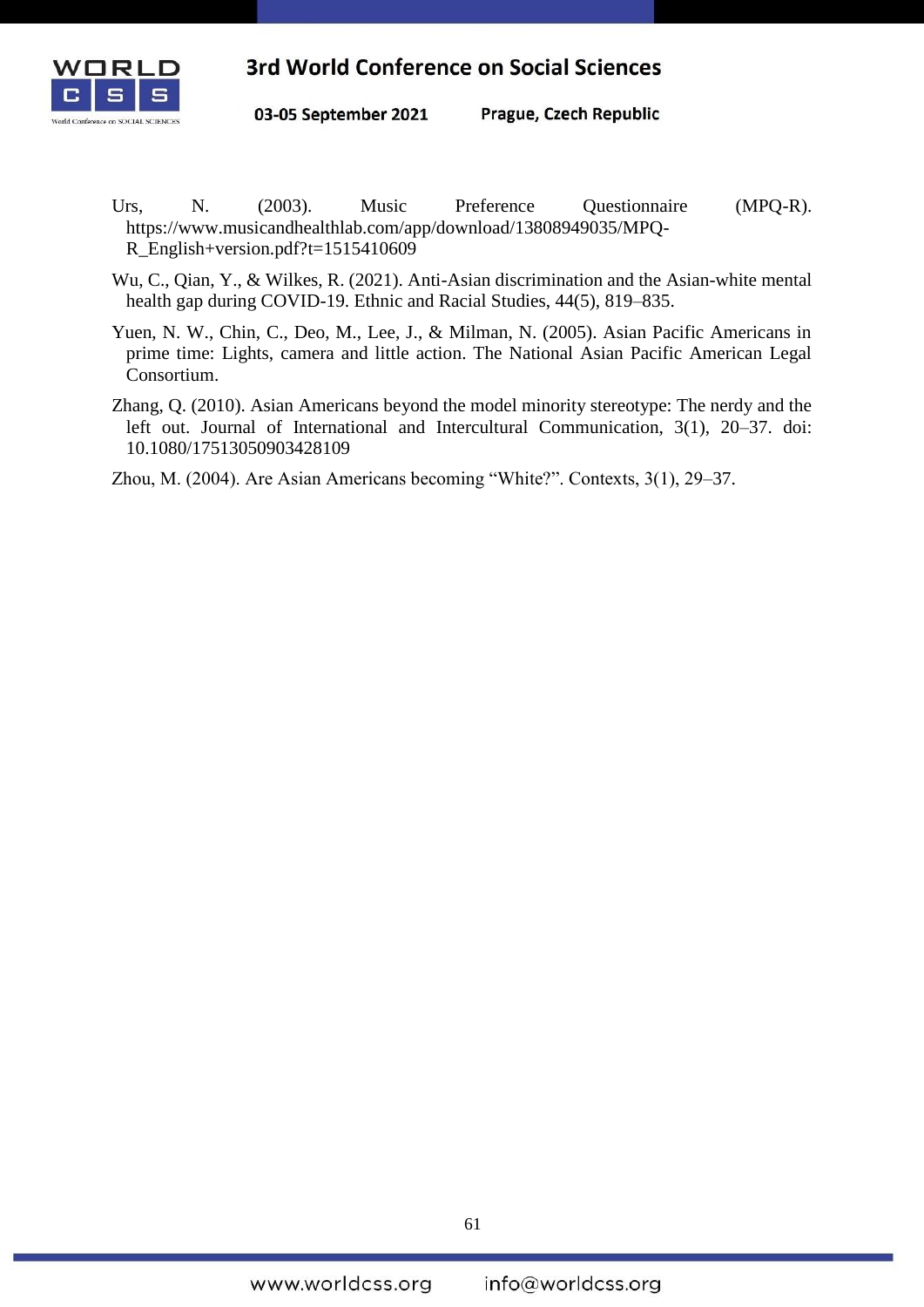

Prague, Czech Republic

Supplemental Table 1. Participants' characteristics.

Supplemental Table 2. Participants' music preferences

*Note.* All 1–4 ratings were with 1 as lowest to 4 as highest.

| Participant   | Age category  | Gender | Sub-ethnicity    | Geographical<br>location in the US |
|---------------|---------------|--------|------------------|------------------------------------|
| Interviewee 1 | $15-17$ years | Male   | Korean-Asian     | West                               |
| Interviewee 2 | $15-17$ years | Female | Chinese-Asian    | West                               |
| Interviewee 3 | $15-17$ years | Male   | Korean-Asian     | West                               |
| Interviewee 4 | $18-24$ years | Male   | Filipino-Asian   | Midwest                            |
| Interviewee 5 | $15-17$ years | Male   | Filipino-Asian   | West                               |
| Interviewee 6 | $18-24$ years | Female | Vietnamese-Asian | <b>Northeast</b>                   |
| Interviewee 7 | $15-17$ years | Male   | Indian-Asian     | <b>Northeast</b>                   |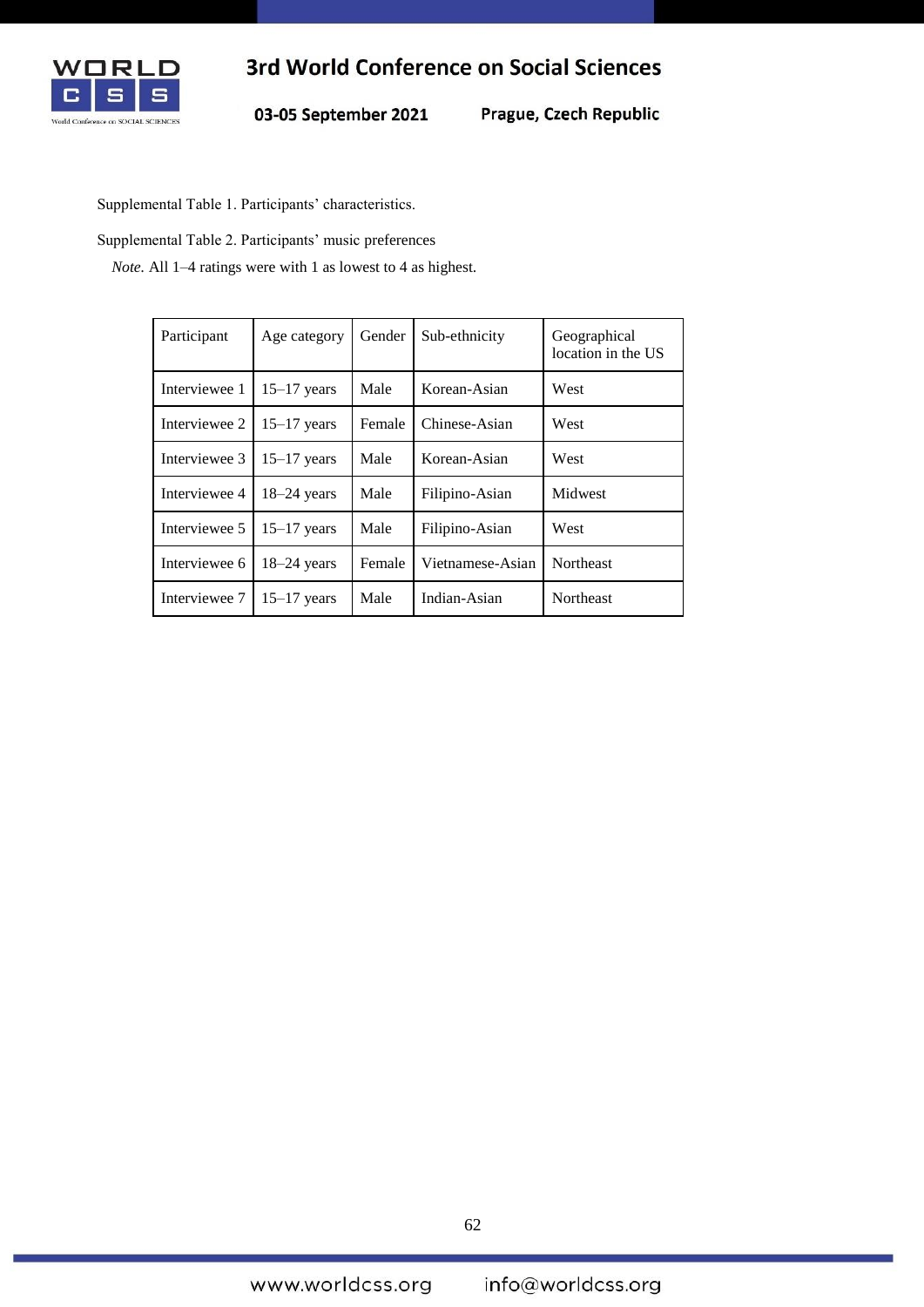

03-05 September 2021

Prague, Czech Republic

| Participa<br>nt   | Importa<br>of<br>nce<br>music<br>(rated<br>from $1-$<br>4) | Enjoyi<br>ng<br>music<br>(rated<br>from<br>$1-4)$ | Numb<br>of<br>er<br>hours<br>spent<br>listeni<br>ng<br>to<br>music | When do<br>you listen<br>to music? | Most<br>preferr<br>ed<br>music<br>genre | Top<br>3<br>artists<br>(and their<br>genres)                                              | Ethnicit<br>of<br>y<br>most<br>artists<br>listened<br>to | Ethnici<br>ty<br>of<br>peer<br>group      | Extent of<br>matchin<br>g music<br>preferen<br>ces with<br>peers<br>(rated<br>from $1-$<br>4) |
|-------------------|------------------------------------------------------------|---------------------------------------------------|--------------------------------------------------------------------|------------------------------------|-----------------------------------------|-------------------------------------------------------------------------------------------|----------------------------------------------------------|-------------------------------------------|-----------------------------------------------------------------------------------------------|
| Intervie<br>wee 1 | $\overline{4}$                                             | $\overline{4}$                                    | $\overline{2}$                                                     | During<br>leisure/ho<br>bby        | R&B<br>and<br>Soul                      | Mac<br>Ayres,<br>SZA,<br>Crush<br>(Alternati<br>ve, R&B,<br>R&B)                          | Asian                                                    | All are<br>Asian-<br>Americ<br>an         | 3                                                                                             |
| Intervie<br>wee 2 | $\overline{4}$                                             | $\overline{4}$                                    | $\overline{4}$                                                     | During<br>school<br>work           | Classic<br>al and<br>Opera              | The<br>Beatles,<br>Twice,<br>Bach<br>$(60's, K-$<br>pop,<br>classical)                    | Caucasi<br>an                                            | Mixed                                     | $\mathfrak{Z}$                                                                                |
| Intervie<br>wee 3 | $\overline{4}$                                             | $\overline{4}$                                    | $\overline{4}$                                                     | During<br>leisure/ho<br>bby        | R&B<br>and<br>Soul                      | <b>BlackPin</b><br>NF,<br>k,<br>Agust D<br>(Kpop,<br>$\rm K$<br>rap,<br>hip-hop)          | Asian                                                    | All are<br>Asian-<br>Americ<br>an         | 3                                                                                             |
| Intervie<br>wee 4 | $\overline{4}$                                             | $\overline{4}$                                    | $\overline{4}$                                                     | During<br>leisure/ho<br>bby        | Pop                                     | Beatles,<br><b>Black</b><br>Pink,<br>Tchaikov<br>ski<br>$(60's, K-$<br>pop,<br>classical) | Asian                                                    | All are<br>Asian-<br>Americ<br>an         | 3                                                                                             |
| Intervie<br>wee 5 | $\overline{4}$                                             | $\overline{4}$                                    | $\overline{4}$                                                     | During<br>leisure/ho<br>bby        | R&B<br>and<br>Soul                      | Pearl<br>Jam,<br>Justin<br>Bieber,<br>Kanye<br>West<br>(Alternati<br>ve, R&B,<br>R&B)     | Caucasi<br>an                                            | All are<br>non-<br>Asian-<br>Americ<br>an | $\overline{2}$                                                                                |
| Intervie<br>wee 6 | $\overline{4}$                                             | $\overline{4}$                                    | 3                                                                  | During<br>leisure/ho<br>bby        | Classic<br>al and<br>Opera              | Bach,<br>Mozart,<br>Chopin                                                                | Caucasi<br>an                                            | All are<br>non-<br>Asian-                 | 3                                                                                             |